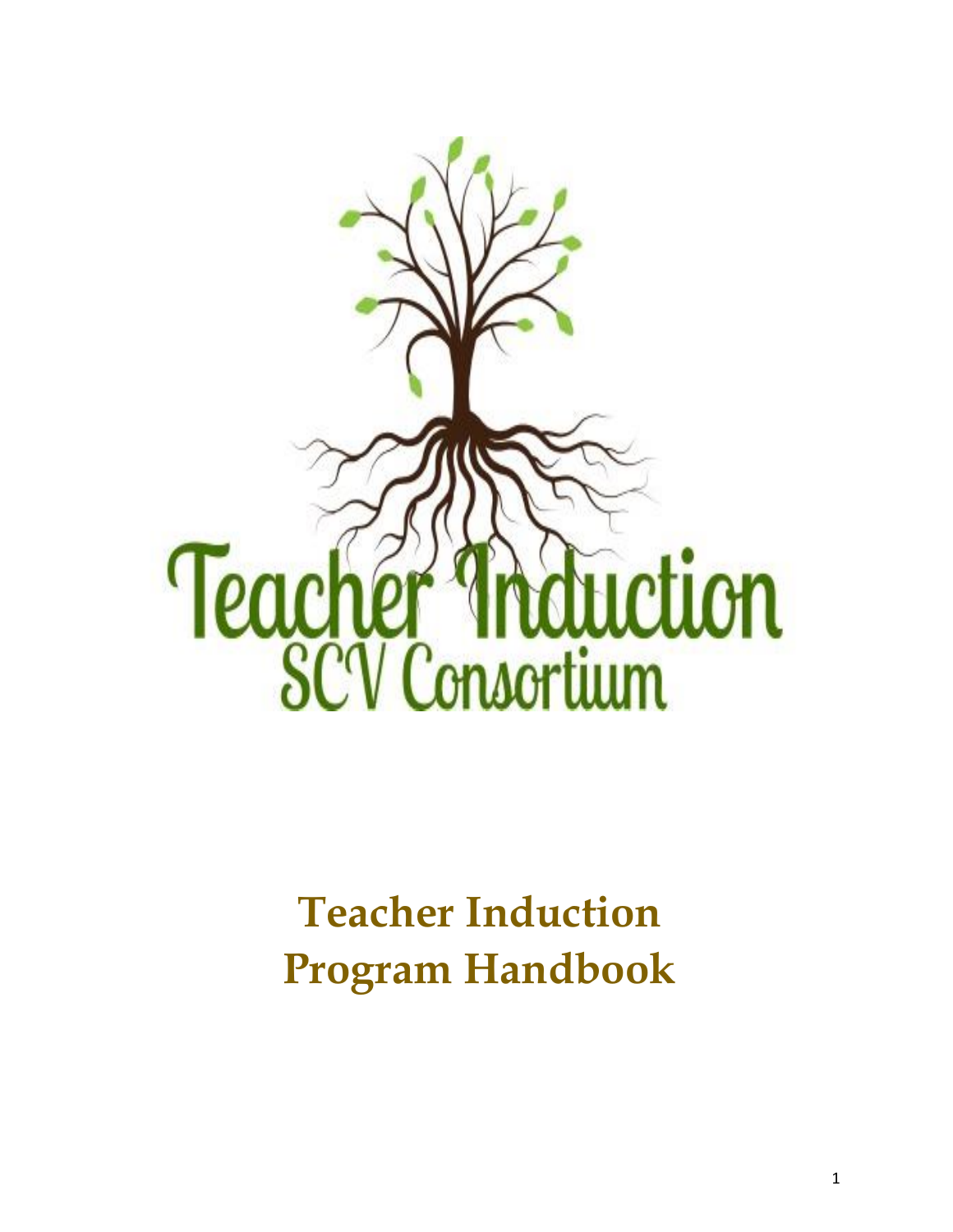# **Welcome from the Induction Coordinator**

Welcome to the Santa Clarita Valley Consortium-Teacher Induction Program! We are dedicated to the support and growth of new teachers because we believe the most important element in a classroom is an effective teacher. We also believe that building the capacity of teachers leads to better instruction and greater learning for *all* students.

Whether you are a Participating Teacher, Mentor, or District Administrator, you will find this handbook a valuable resource. Our program provides a framework for effective teaching practice based on the California Standards for the Teaching Profession and Induction Standards. Each component of the Induction experience is based on research of effective teaching and adult learning practices. However, the most important aspect of Induction is the collaborative relationship between the Participating Teacher and Mentor. If there are questions or concerns, please feel free to contact me.

Our program strives to continuously improve to best serve the needs of our stakeholders and participants. Our vision is…

# *To ensure educational equity through continuous improvement of student-centered teaching practices by supporting beginning teachers with highly qualified mentor teachers in a collaborative, standards-based system that develops reflective practices and engagement in inquiry cycles.*

*Marguerite Armstrong (661) 291-4000 ext. 106- (M, W, alt. F)* [marmstrong@newhallsd.com](mailto:marmstrong@newhallsd.com)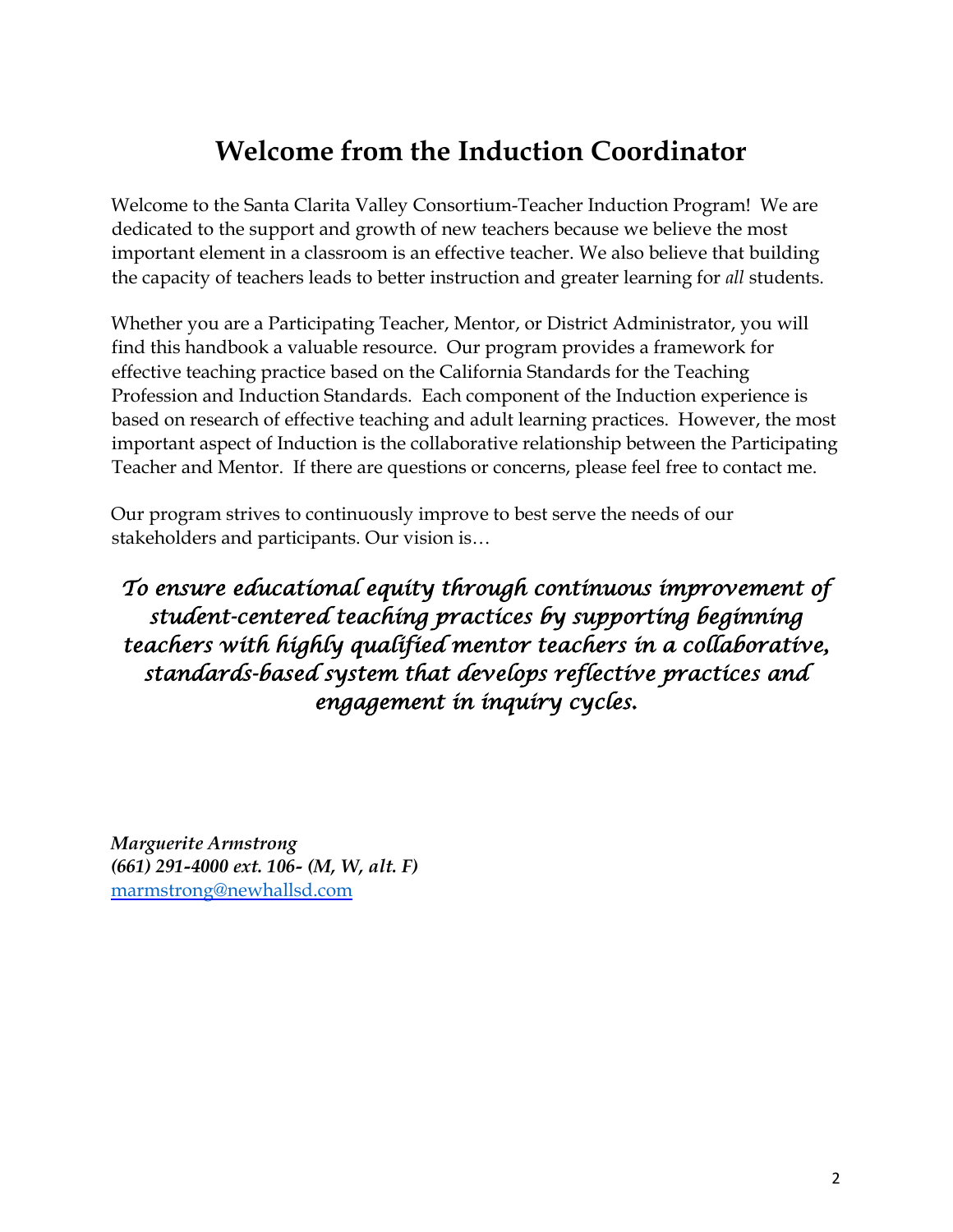

**Weekly Coaching Meetings, Veteran Teacher Observation, 3 Mentor Observations of PT Practice-Plan, Teach, Reflect, Apply**

1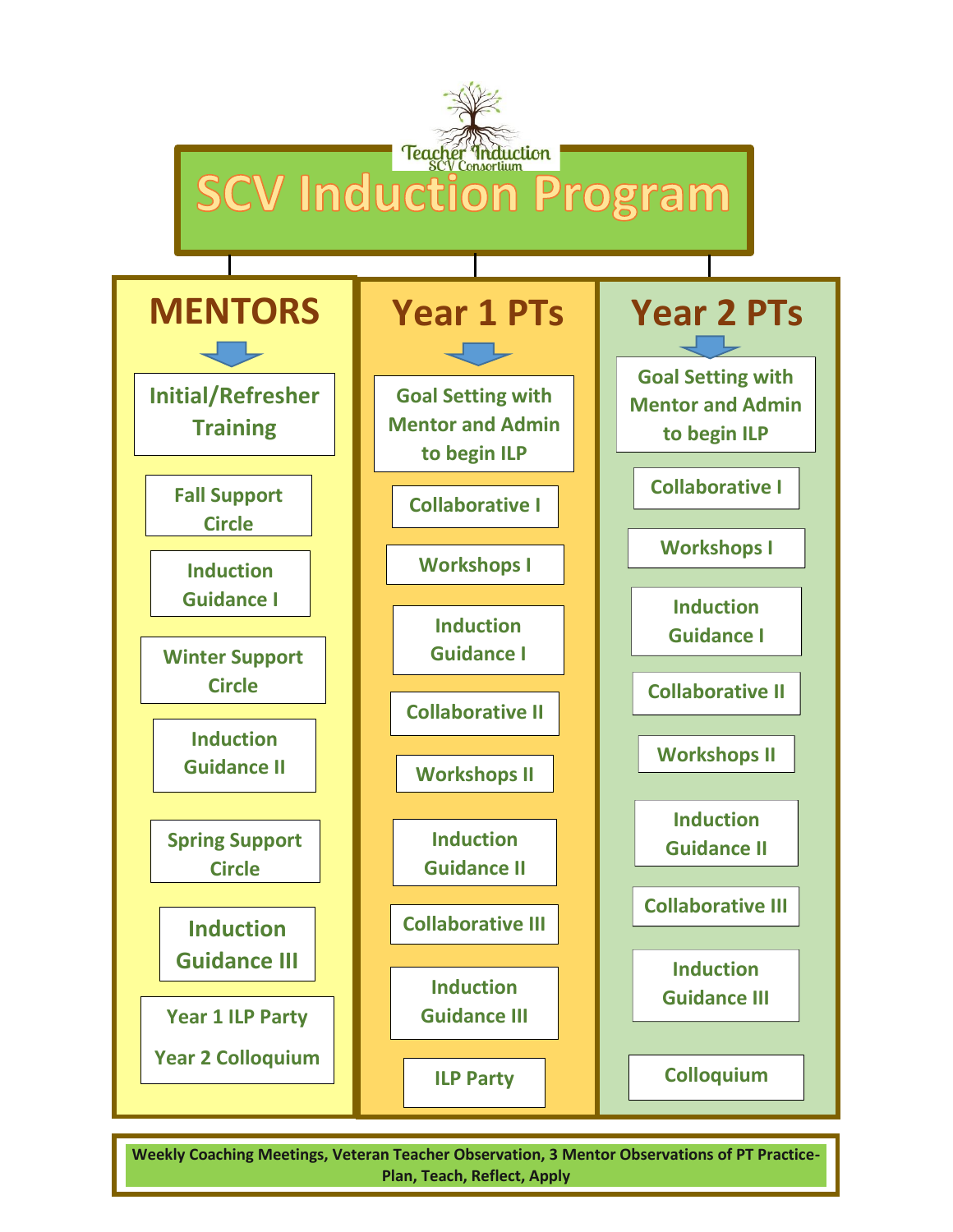# **Table of Contents**

| <b>What is Induction?</b>                      | 5       |
|------------------------------------------------|---------|
| <b>Glossary of Terms</b>                       | $6 - 7$ |
| <b>Roles and Responsibilities</b>              |         |
| Participating Teacher                          | 8       |
| Mentor                                         | 9       |
| <b>Steering Committee</b>                      | 10      |
| Site Administrator                             | 11      |
| <b>Confidentiality Model</b>                   | 12      |
| <b>Reassignment Procedure</b>                  | 13      |
| <b>Grievance Procedure</b>                     | 14      |
| <b>Program Expectations</b>                    | 15      |
| Path to Recommendation for Clear<br>Credential | 16      |
| <b>Early Completion Option</b>                 | 17      |
| InductionSupport.com                           |         |
| Registration                                   | 18      |
| Registration for Professional Development      | 19      |
| Mentor Logs                                    | 20      |
| Troubleshooting                                | 21      |
| <b>Consortium Contacts</b>                     | 22      |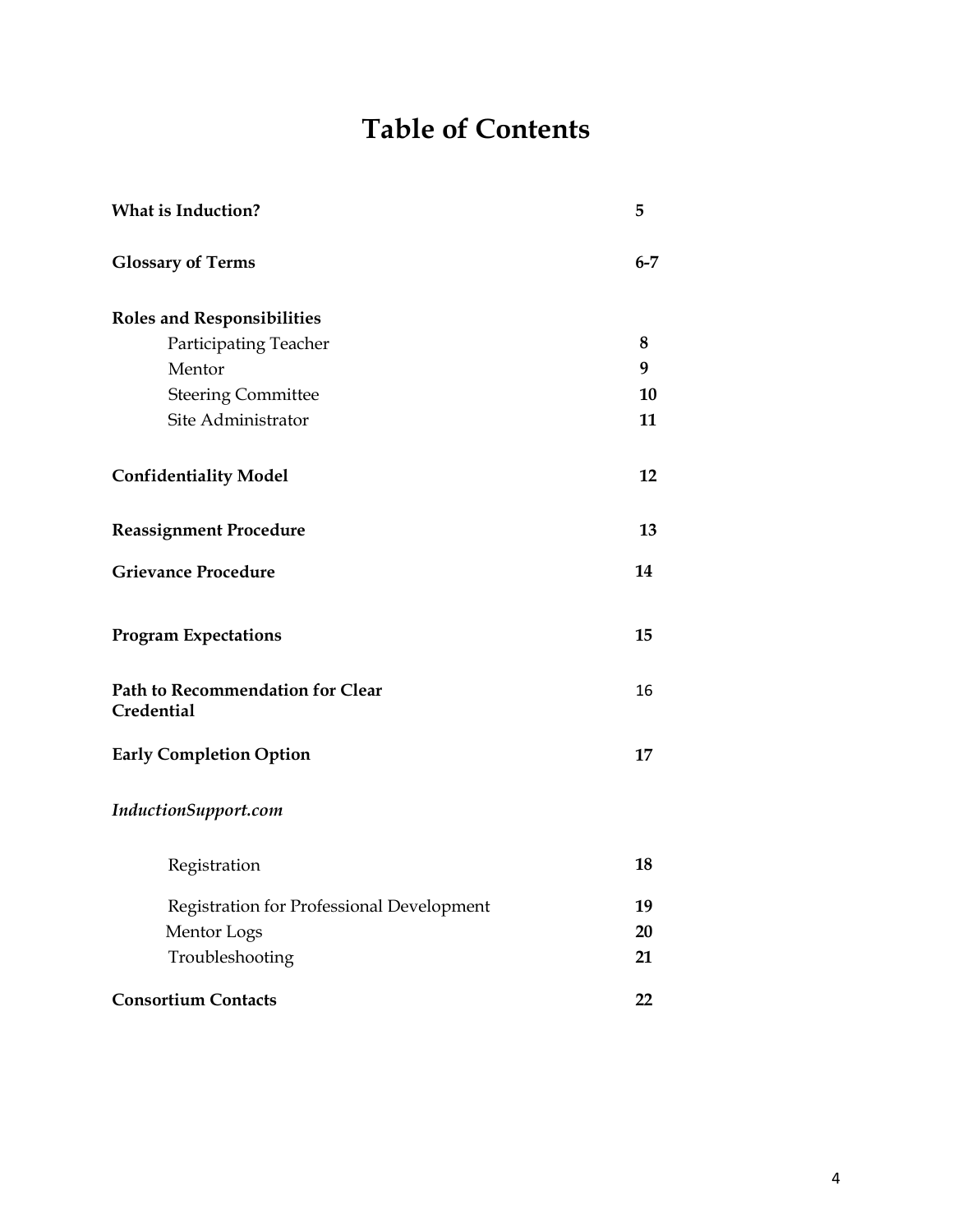### **What is Teacher Induction?**

Induction is the teacher credentialing program that supports Senate Bill 2042. In 2003, the responsibility of credentialing General Education teachers was transferred from the university system to a single school district or a group of districts (consortium); and in 2011 Induction Education Specialist teachers, as well.

The role of the university during teacher preparation is to introduce teacher candidates to current pedagogy and practice through courses and student teaching. During Induction, teachers apply what they learned in teacher prep beyond theory and into practice, using their own classrooms for job-embedded action research.

### **Components of Induction**

Teacher Induction leads the *Participating Teacher* through a two-year journey of teaching and reflection. The cornerstone of the program is weekly, one-on-one guidance and collaboration from an experienced mentor trained in *Induction*. Mentors assist Participating Teachers in inquiry-based learning in a plan-teach-reflect-apply cycle that is documented in the Participating Teachers Individual Learning Plan (ILP).

Participating Teachers' professional development includes participation in subject- or grade-level collaborative meetings, workshops on relevant topics, collaboration across Gen. Ed/SpEd, and observations of exemplary teachers. Additional training received at sites/districts and subsequent implementation of teaching strategies are essential components of professional development.

Mentors receive training in effective mentoring practices including Cognitive Coaching, Adult Learning Theory, and observation and feedback practices.

### **Associated Costs**

The cost of the program is \$2,000 per year for teachers teaching in Districts that are part of the SCV Consortium (Castaic, Newhall, Saugus, and Sulphur Springs). For teachers teaching in private or charter schools in our area, the cost is \$2,500 per year, as these organizations do not contribute to Consortium costs. There is also an Early Completion Option, whereby teachers who meet the criteria may take a 1-year program and the cost for the Early Completion Option is also \$2,500. Payments may be made in full by February of each year or payment plans may be arranged with the Coordinator with final payment due on May 1st.

Participating Teachers and Mentors may purchase 5 units per year for salary credit through the University of San Diego as well.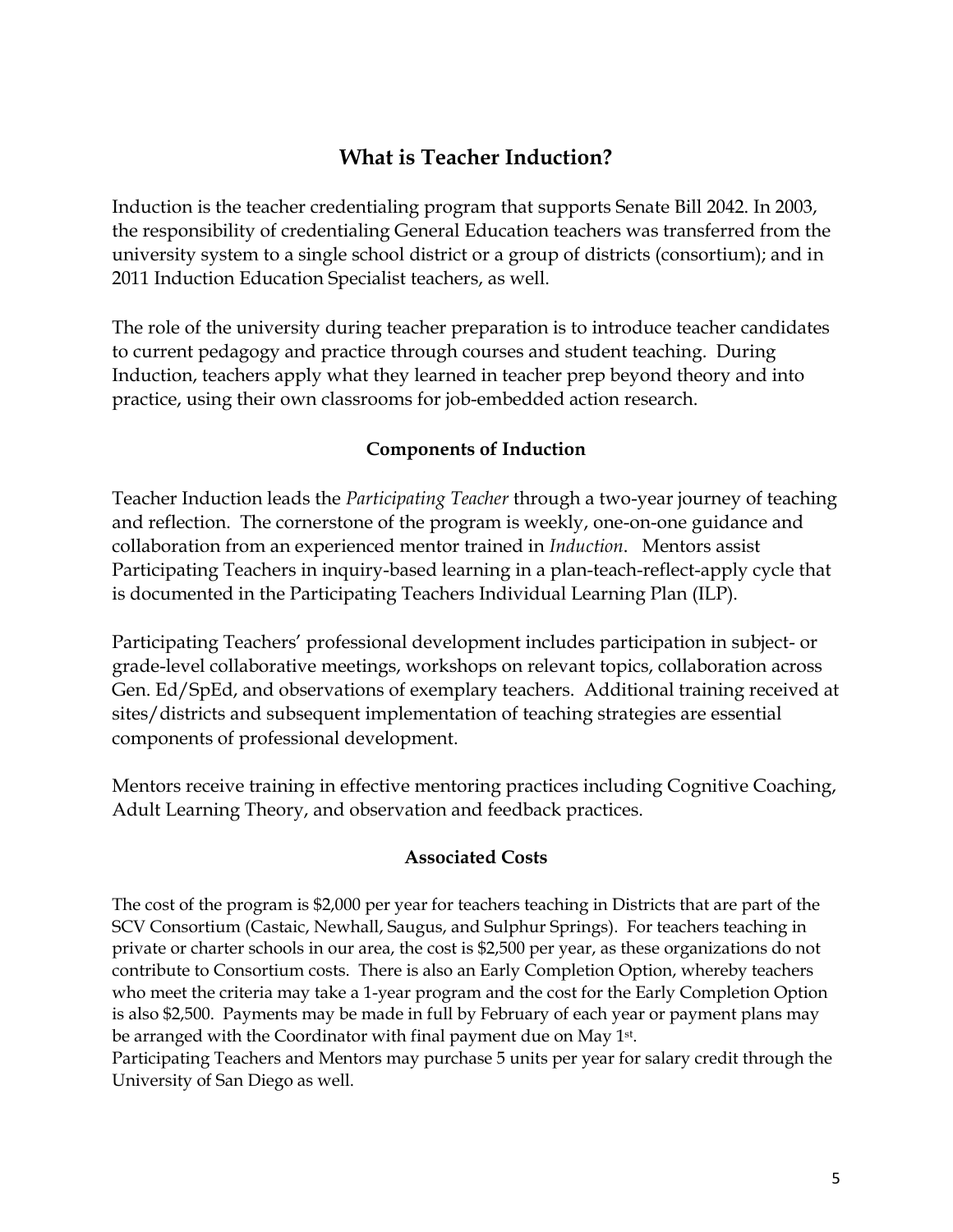# **Glossary of Common Terms**

**Administrative Liaison:** District-level administrative representative from each partnering district.

**Collaboratives:** Candidates meeting in subject/grade level groups identifying common goals, teaching strategies and challenges, and problem solving.

**Continuum of Teaching Practice:** A self-assessment tool for the six standards for the teaching profession. Participating Teachers use this to assess their teaching practice, identify areas of strength and growth, and choose a focus for their Individual Learning Plan (ILP).

**CSTPs:** California Standards for the Teaching Profession, six state standards identifying what every teacher needs to know and should be able to demonstrate.

**ECO:** Early Completion Option. Candidates who meet the qualifications for Early Completion complete all Induction requirements and finish the program in one year.

**ILP:** Individual Learning Plan, the Induction foundational document identifying Participating Teacher growth goals based on all six standards of the CSTP.

**InductionSupport.com:** Consortium website used for program news, updates, professional development registrations, assessment completion, and online discussions.

**Inquiry:** The process by which candidates examine one aspect of teaching or student learning in order to gain a deeper understanding of the topic.

**Mentor:** A mentor teacher is trained in Induction processes and mentorship skills and assigned to support Participating Teachers in the first two years of teaching.

**Mentoring:** A professional relationship between the teacher and mentor built on trust and guided by teacher needs and the induction processes.

**MOU:** A *Memorandum of Understanding* is the agreement between the induction program and the, District, school, PT, or Mentor detailing the roles and responsibilities of each party.

PT: Participating Teacher, who holds a preliminary credential and then earns the clear credential through the Induction process.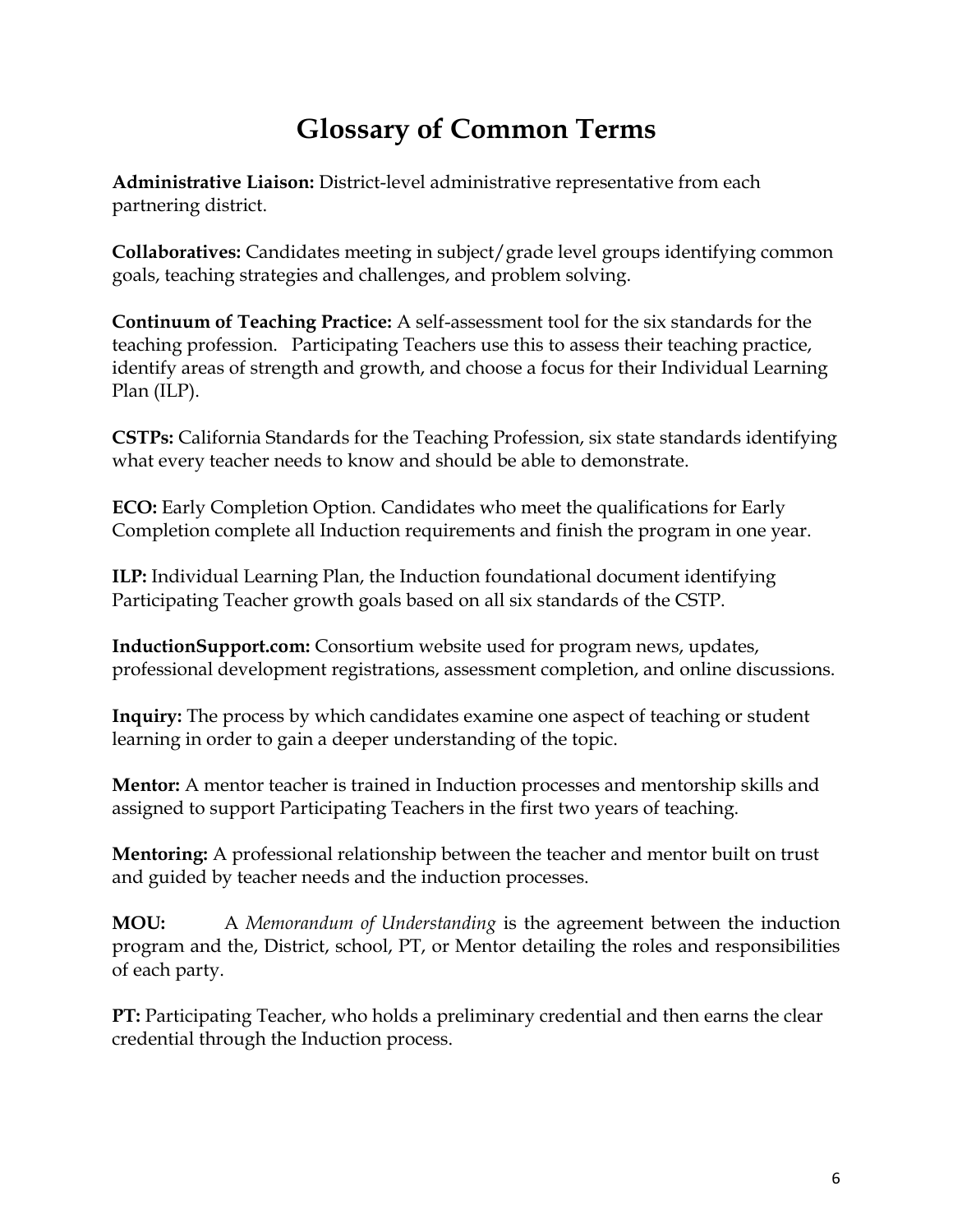**PTRA Cycle:** A cycle of teaching behavior practiced daily that encourages the teacher to **plan**, **teach**, **reflect** on current practice, and **apply** any changes to further lessons.

**Reflection:** An analysis of teaching practice and relevant data and examination of how it affects student learning.

**Reflective Conversation:** Conversations with mentor, collaborative partners, administrators, and/or other colleagues related to teaching topics and practice.

**Steering Committee:** Induction Coordinator, District Liaisons, Lead Mentors, and stakeholder representatives. This body serves as the advisory committee to the Program.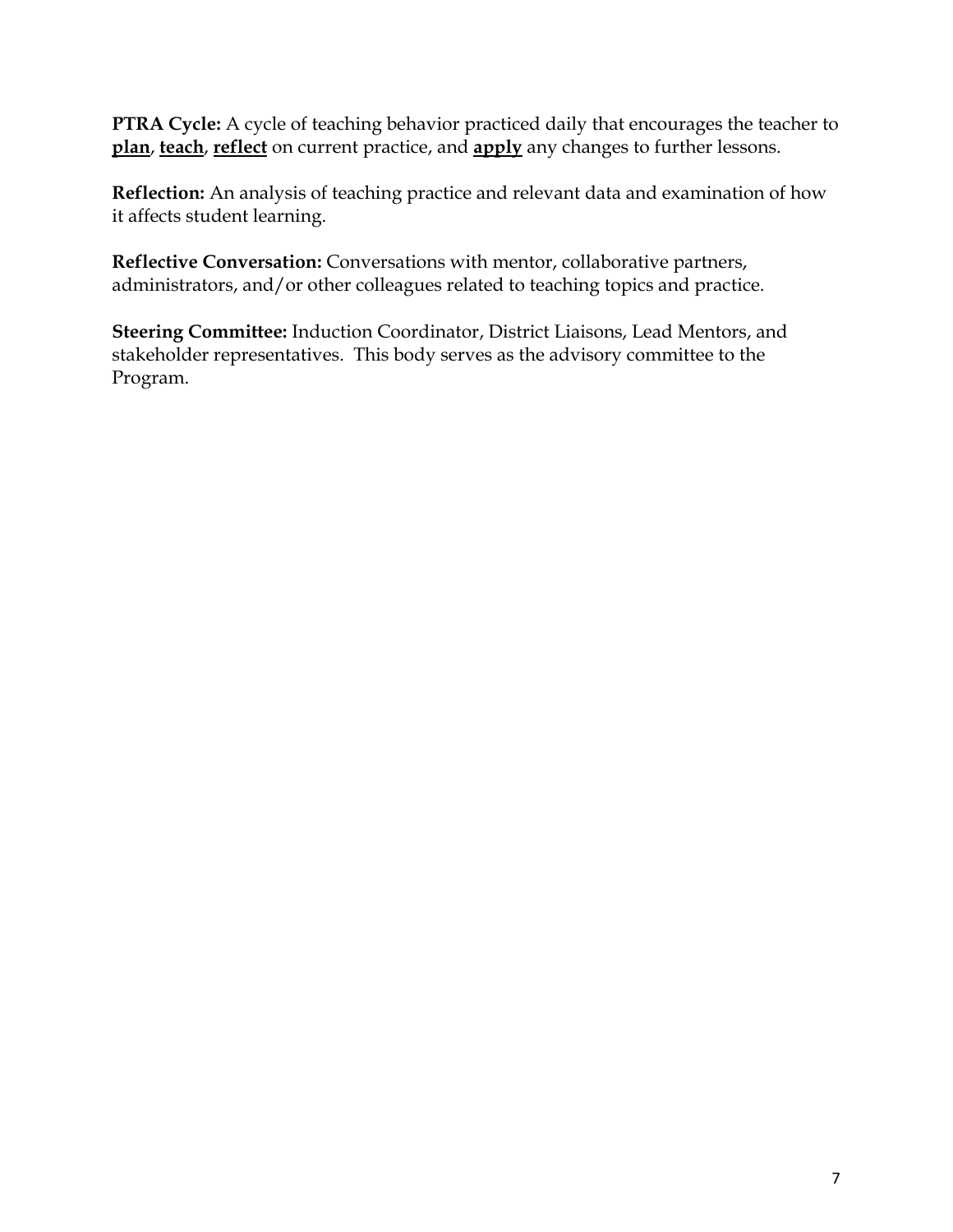# **Roles and Responsibilities: Participating Teacher**

To benefit from the Induction Program, each Participating Teacher will:

- $\checkmark$  Attend an Induction Program Orientation and complete an Individual Learning Plan within 60 days of entering the program.
- $\checkmark$  Develop a collaborative relationship with the assigned Mentor, characterized by openness, sharing and reflection.
- $\checkmark$  Arrange a triad meeting with Site Administrator and Mentor to outline Mentor and Participating Teacher roles, communicate Site Administrators roles and responsibilities in Induction, and filter ILP goals through site and District goals
- $\checkmark$  Meet with assigned Mentor for at least one hour per week and verify those meetings on Induction Support Logs.
- $\checkmark$  Complete required Induction processes in a timely manner in both Years One and Two of Induction and adhere to Milestone due dates.
- $\checkmark$  Coordinate with Mentor to be observed at least 3 times per year to receive feedback on teaching practice.
- $\checkmark$  Accompany Mentor to observe veteran teacher(s) at least once per year and discuss observed teaching practices related to ILP goal(s).
- $\checkmark$  Attend required Induction meetings and professional development as indicated by the Induction Calendar and the Participating Teacher's ILP. In the event a PT is unable to attend a mandatory event, he or she is responsible for working with the Coordinator to fulfill a make-up activity.
- $\checkmark$  Present a short presentation for the Colloquium at the end of Year Two of Induction.
- $\checkmark$  At the conclusion of the program meet with the Induction Coordinator or Lead Mentor in an exit interview.
- Participate in all program evaluation activities on *InductionSupport.com*.
- $\checkmark$  Submit tuition according to deadlines, or as arranged.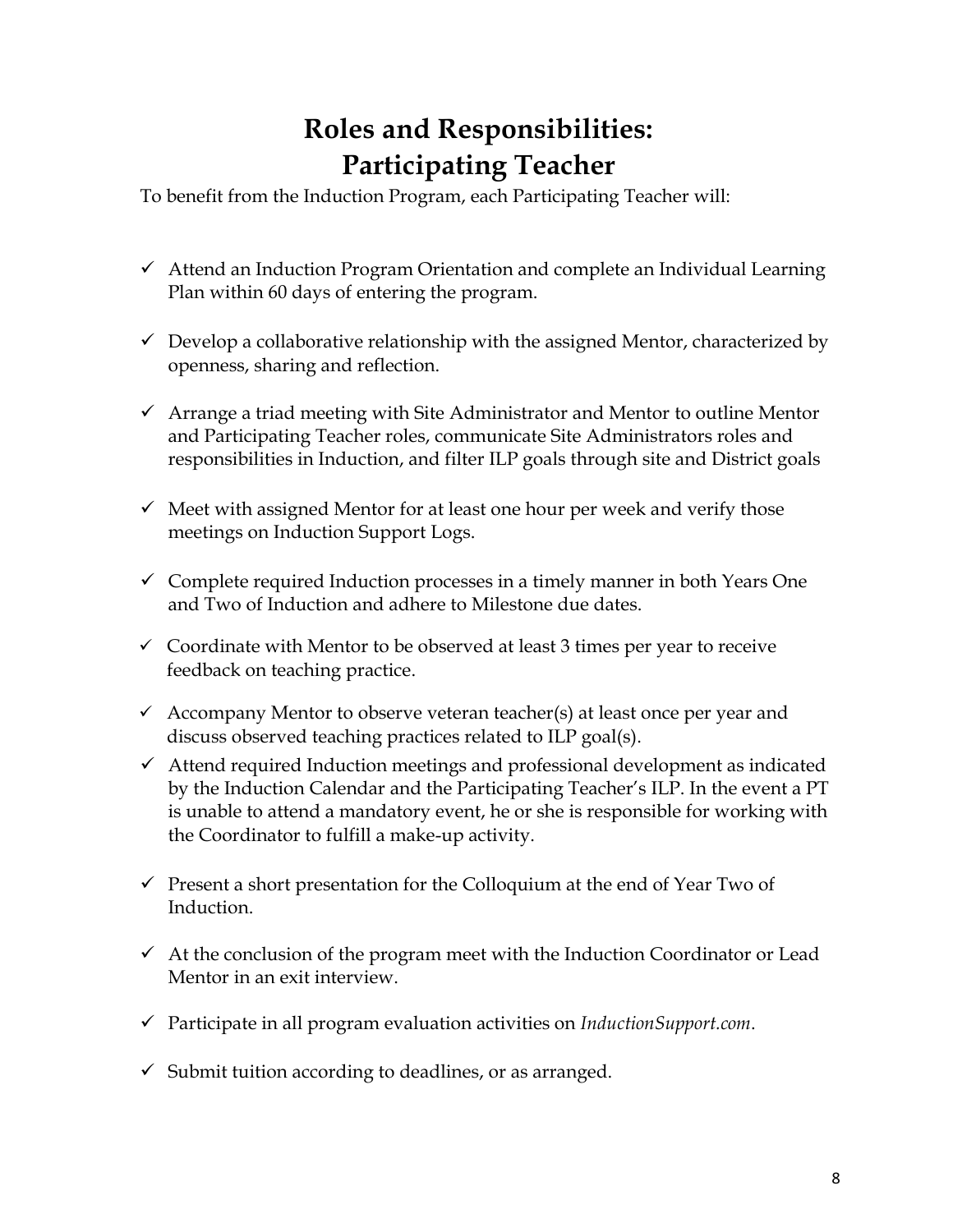# **Roles and Responsibilities: Mentor**

In order to assist Participating Teachers in fulfilling requirements for the Clear Credential, each Mentor will:

- $\checkmark$  Immediately after being matched with a Participating Teacher, begin meeting at least one hour per week for an average **minimum of four hours per month**.
- $\checkmark$  Assist the Participating Teacher with developing an Individual Learning Plan (ILP) within 60 days of entering the program.
- $\checkmark$  Attend an Orientation meeting with the assigned Participating Teacher(s)
- $\checkmark$  Provide both just in time and long-term planning support for assigned PT, based on ILP goals and teacher and student needs.
- $\checkmark$  Guide PTs through all required Induction processes during weekly meetings and assist in documentation of those processes.
- $\checkmark$  Facilitate a triad meeting with Site Administrators to outline Mentor and Participating Teacher roles, communicate Site Administrators roles and responsibilities in Induction, and filter ILP goals through site and District goals.
- $\checkmark$  Attend all Induction trainings. Actively participate in Mentor Support Circles. In the event an MT is unable to attend a mandatory event, he or she is responsible for working with the Coordinator to fulfill a make-up activity.
- $\checkmark$  Observe at least 3 times per year in each Participating Teacher's classroom and gather evidence of their teaching practice to provide feedback. Assist in organizing exemplary teacher observation opportunities for Participating Teachers and model effective teaching practices.
- Through *InductionSupport.com*, submit an online, weekly log of service hours, identifying at least one topic of discussion or Induction process.
- $\checkmark$  Complete all Mentor surveys on InductionSupport.com.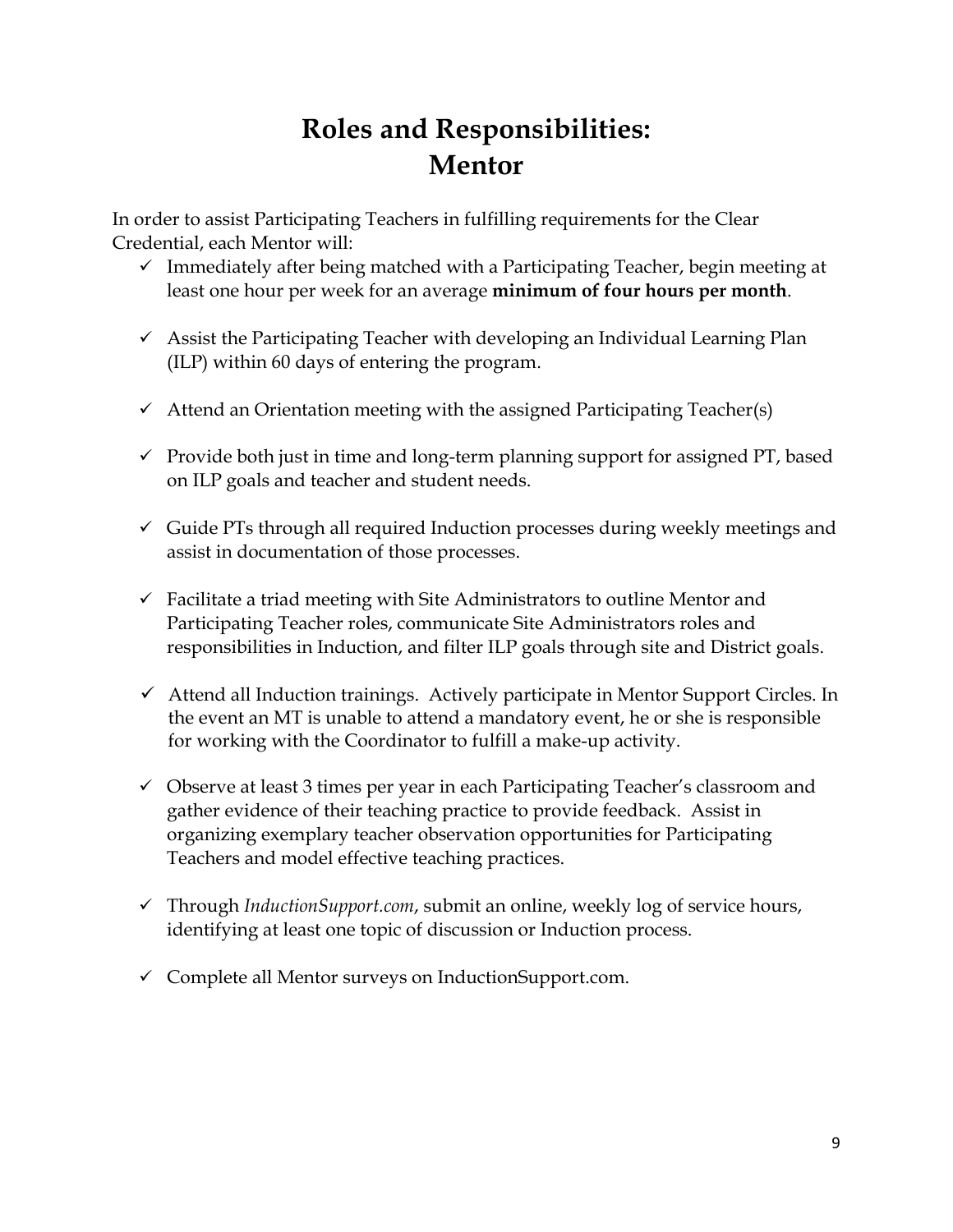# **Roles and Responsibilities: Steering Committee**

The Steering Committee develops, coordinates, and implements support services for Participating Teachers in collaboration with district departments, site-level administration, and state agencies. The following responsibilities are overseen by the Santa Clarita Valley Consortium Induction Coordinator:

- $\checkmark$  Disseminate information and facilitate interactions in partnering districts.
- $\checkmark$  Participate in Induction data analysis and review.
- $\checkmark$  Communicate with Site Administrators concerning Site Administrator Induction training, professional development opportunities, and Site Administrator responsibilities.
- $\checkmark$  Participate in planning program modifications and all accreditation activities.
- $\checkmark$  Disseminate information regarding the Mentor application process and assist in recruiting qualified Mentors.
- $\checkmark$  Assist in Mentor/PT matches to ensure the most effective and beneficial relationship possible.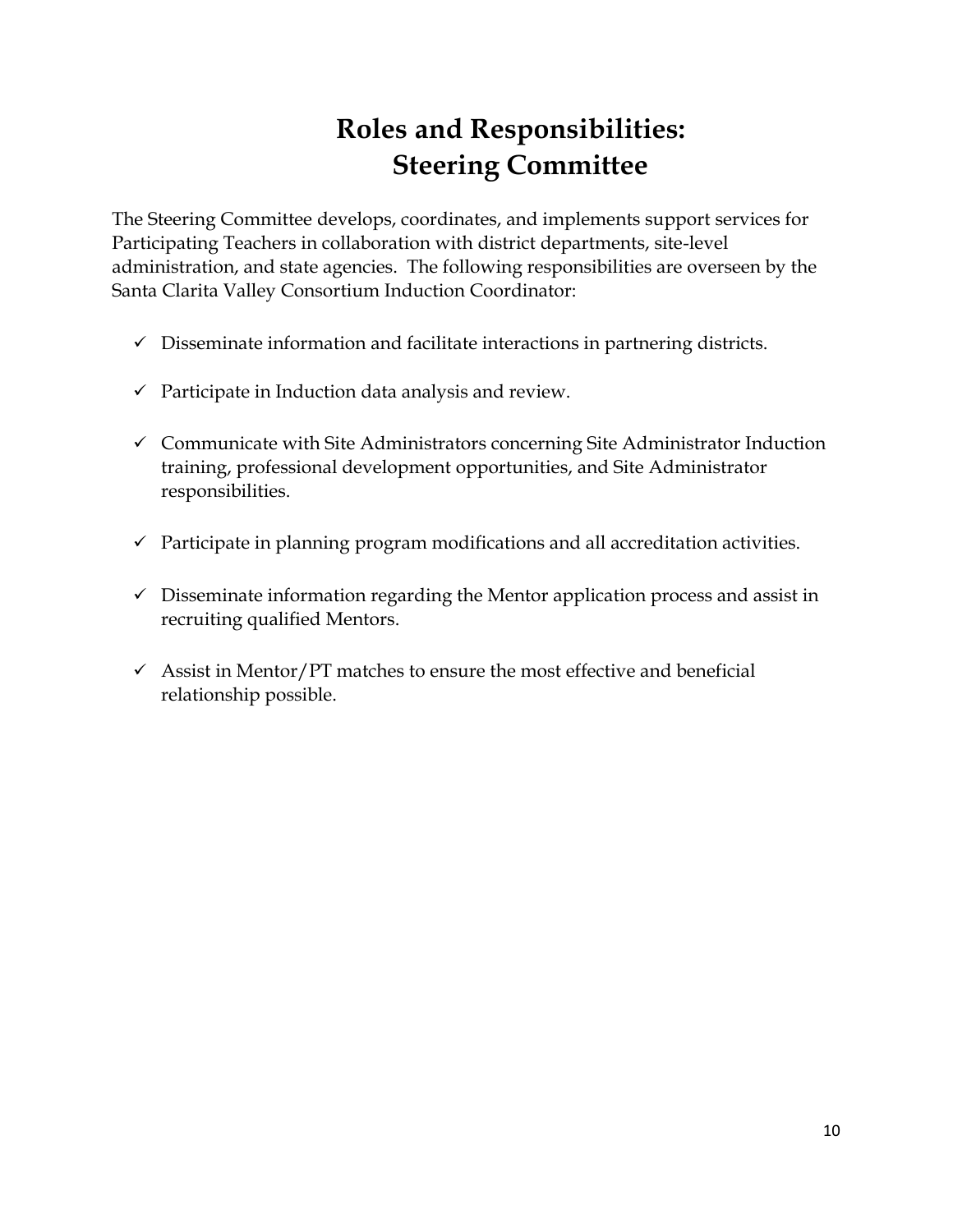# **Roles and Responsibilities: Site Administrator**

In order to support the integration of Participating Teachers into districts and sites as they complete clear credentialing requirements, Site Administrators will:

- $\checkmark$  Allow release time to the Mentor and Participating Teacher for training and observations as stated below:
	- Mentors- three half days per PT for observation of practice and one half day per PT to accompany them on veteran teacher observations.
	- Participating Teachers- one half day for veteran teacher observations.
- $\checkmark$  Provide a site orientation for all Participating Teachers, including information about site resources, personnel, procedures and policies.
- $\checkmark$  Participate in a Triad meeting with each Mentor and Participating Teacher assigned to your school site.
- $\checkmark$  Support Participating Teachers in using the adopted curriculum to help their students meet academic content standards and guide them to appropriate resource materials and support personnel.
- Clarify connections between the site objectives and the *California Standards for the Teaching Profession* (CSTP).
- $\checkmark$  Encourage and facilitate Participating Teacher/Mentor collaboration, while respecting the confidentiality of this relationship.
- $\checkmark$  Support the efforts of both the Mentors and Participating Teachers by limiting the number of additional school and district responsibilities they hold and allowing them adequate time to meet each week.
- $\checkmark$  Participate in Site Administrator training and surveys and attend the year-end Colloquium celebration for those Participating Teachers who are completing the program.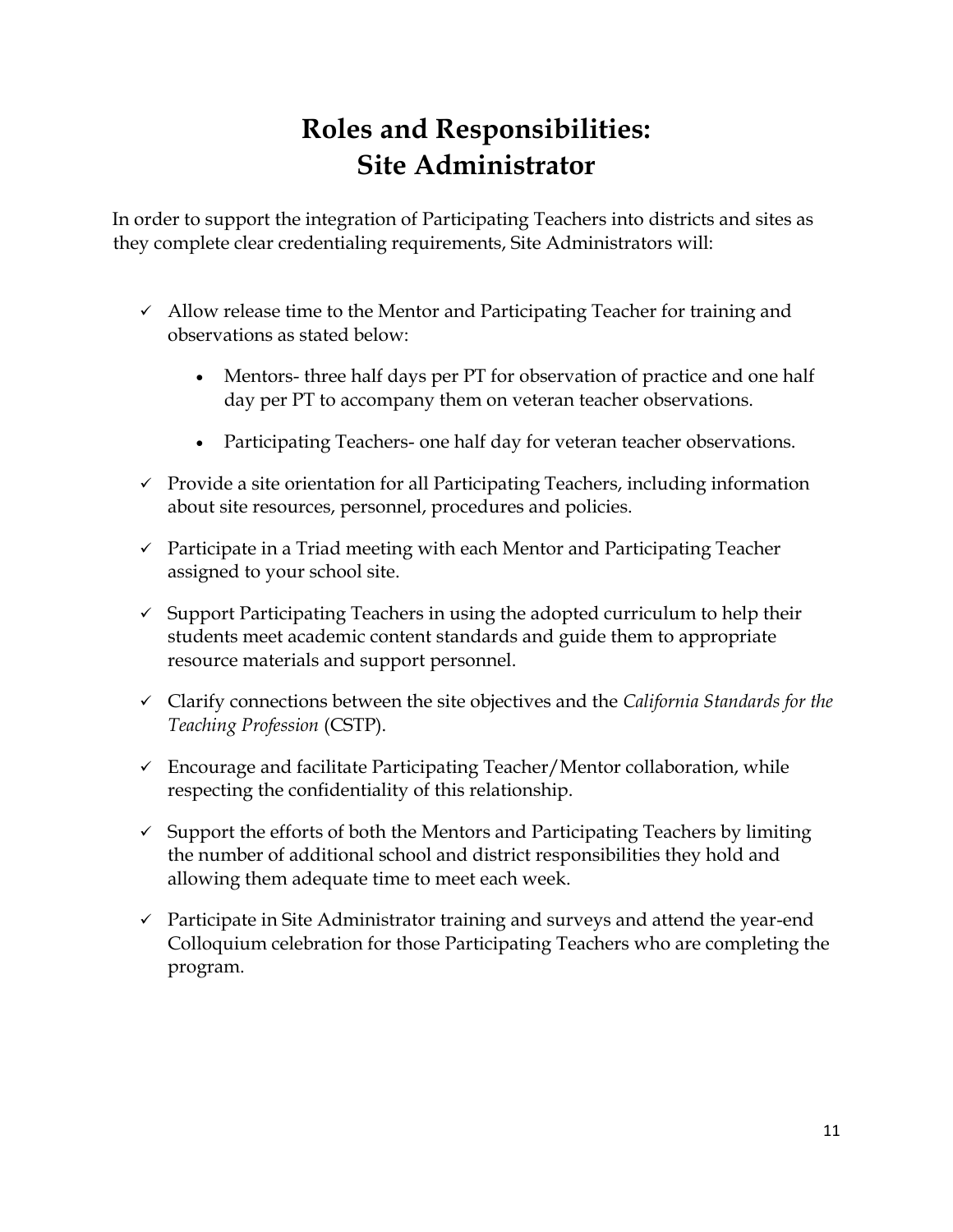# **Induction Confidentiality Model**



Participating Teachers will use the goals and objectives agreed upon with their Site Administrator to aid in developing the Individual Learning Plan.

PTs will arrange a triad meeting with their Site Administrator and Mentor to review site and District policies and the Site Administrator's role in the Induction process.

However, because the relationship between the Mentor and Participating Teacher is confidential, specific information about the Induction process can only be shared with the Administrator by the Participating Teacher.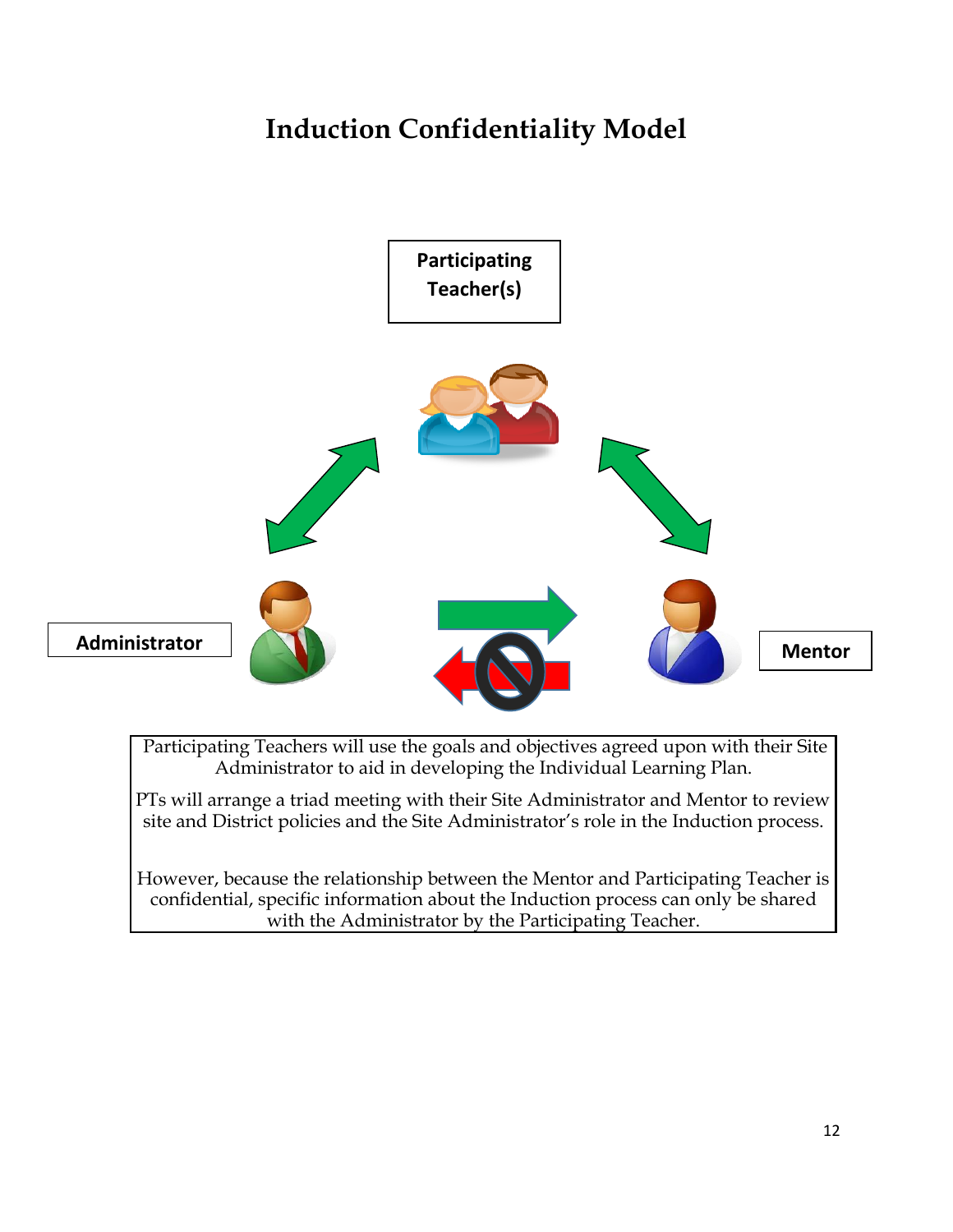# **Request for Reassignment Procedure**

If at any time the match between the Participating Teacher and Mentor is perceived as being unsuccessful for any reason, this match may be revised.

### **Procedures:**

- 1. It is the responsibility of the participants to alert program leadership of issues regarding the match as soon as possible.
- 2. A Participating Teacher or Mentor may make a request for a new match at any time to the Induction Coordinator.
- 3. Upon receipt of a negative Mentor assessment, the Induction Coordinator will determine if the issue can be resolved with the Participating Teacher and the Mentor. Additionally, the Coordinator will work with site administration to assist in resolution and notify the District Liaison.
- 4. All efforts will be made to resolve the issue that has arisen, and the Induction Coordinator and District Liaison will support all parties and monitor the effectiveness of any solutions that were agreed to in collaborative discussions.
- 5. If a new match is determined to be the solution, the Induction Coordinator will work with the District Liaison and site administration to implement and monitor the new match.
- 6. Participating Teachers may request reassignment once.

Appropriate information will be shared only as needed.

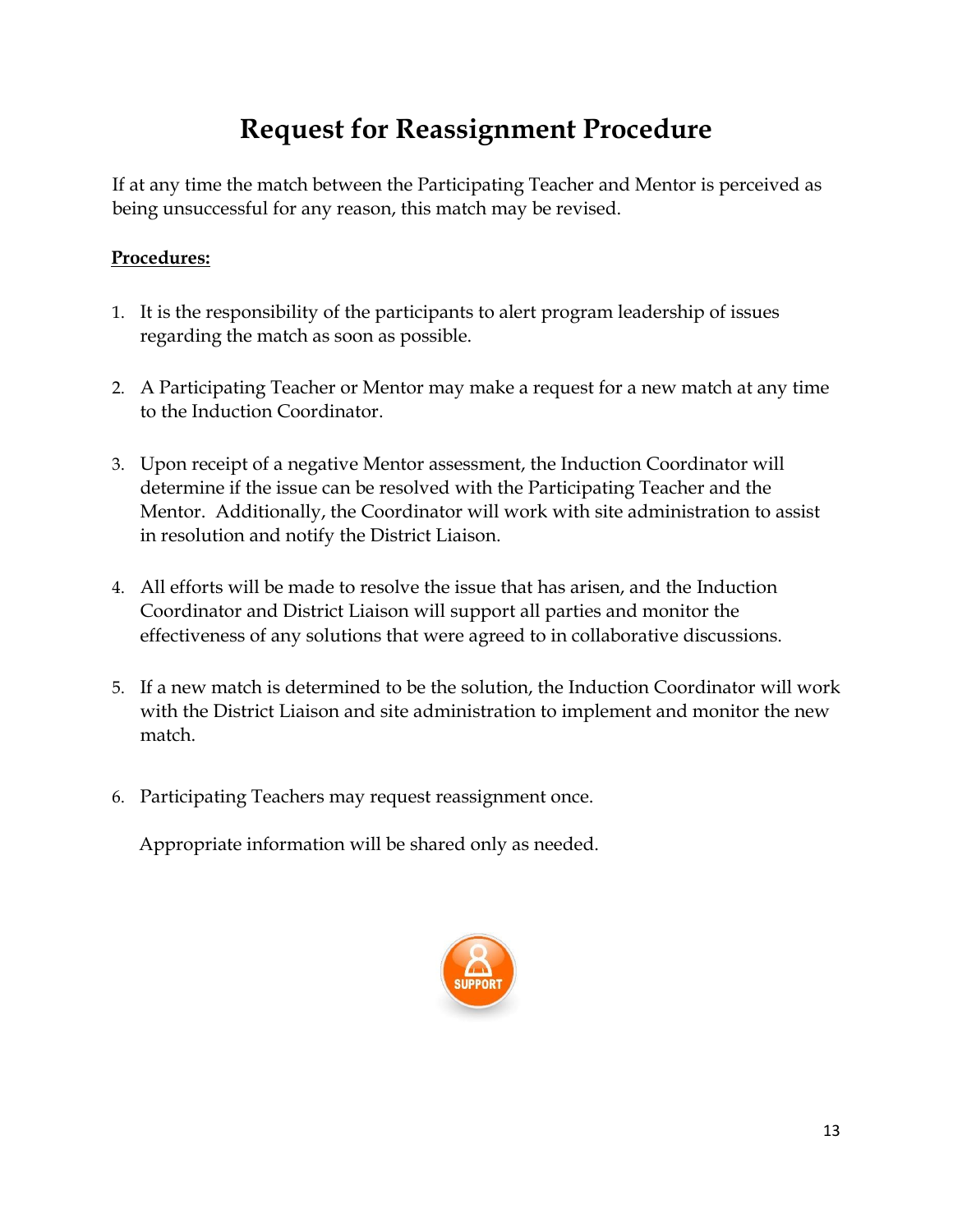# **Grievance Procedure**

If a Participating Teacher disagrees with feedback given for an Induction Milestone which indicates that it must be resubmitted or is incomplete, the Participating Teacher may:

- 1. Contact the Leadership Team member who reviewed the Milestone documents and ask for clarification of the feedback.
- 2. After the clarification, if the Participating Teacher feels that the feedback for the review was inaccurate or unfair, the PT may then ask for a second review by the Induction Coordinator.

If a Participating Teacher disagrees with the decision by the Exit Interview Panel and the Induction Coordinator regarding completion of the program:

- 1. The Participating Teacher may submit a formal letter of grievance to the Santa Clarita Valley Consortium Steering Committee, which will then review the ILP, attendance and Mentor Log Reports, and Exit Interview responses to determine completion of the program.
- 2. If the Participating Teacher disagrees with the Steering Committee's decision, a letter of dispute can be submitted to the Newhall School District Superintendent for a final decision.

If at any time the Participating Teacher decides to discontinue enrollment in the Santa Clarita Valley Consortium Teacher Induction Program:

- 1. The Participating Teacher will submit to the Induction Coordinator in writing that he/she does not wish to continue participating in the program.
- 2. The program will supply the candidate with an updated transcript of completed requirements. The PT will then be responsible to complete induction in an alternative program.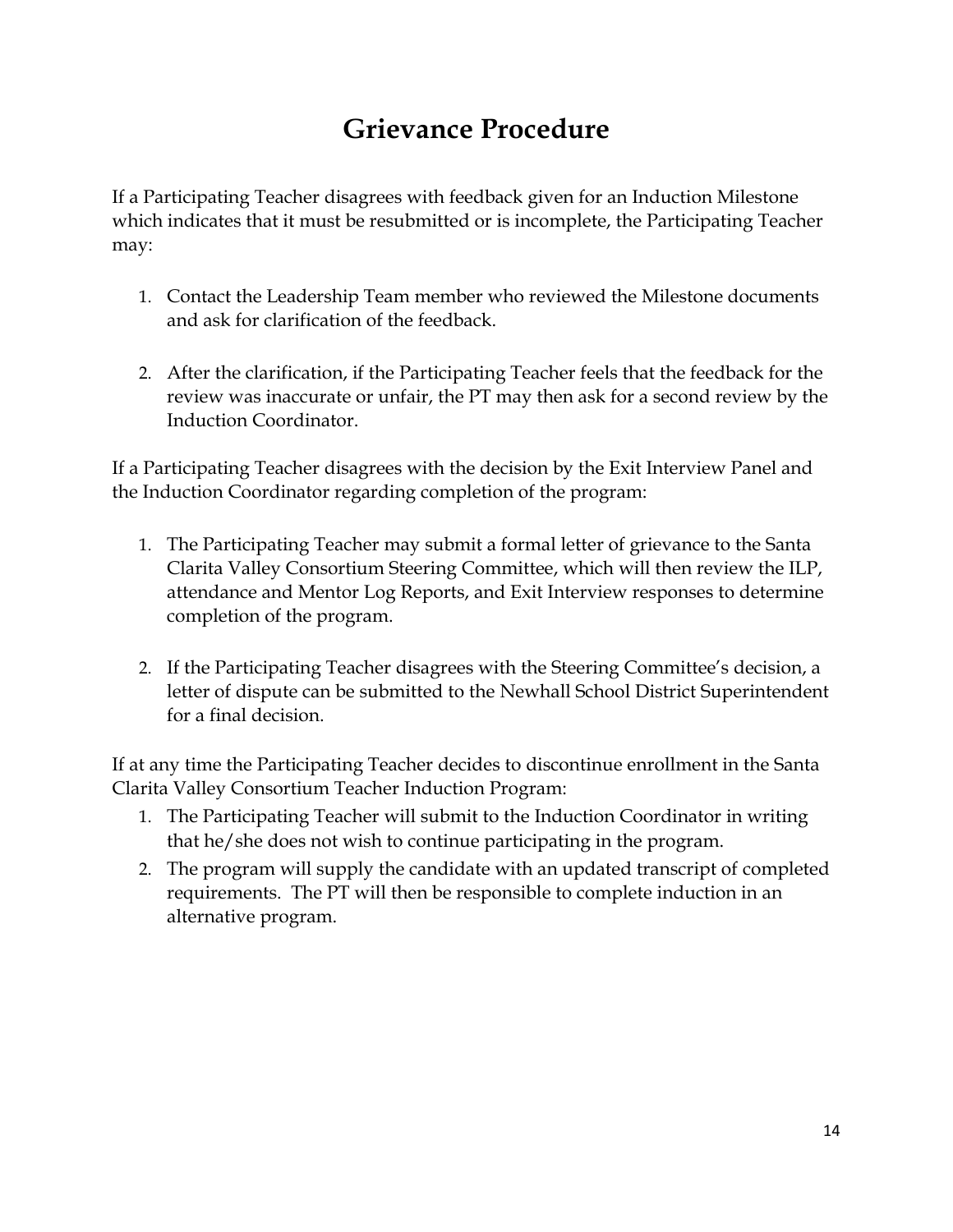# **Program Expectations for Participating Teachers**

All personnel decisions in the Newhall School District are made without consideration of differences due to gender or other constitutionally or legally prohibited considerations. These decisions include those regarding the admission, retention, or graduation of Participating Teachers.

### **Attendance**

As a requirement of the SCV Teacher Induction Program, all PTs must attend the required meetings each month, including Orientation, Induction Guidance, Collaboratives, Workshops, and culminating activities (Year 1 PTs-ILP Party, Year 2 PTs- Colloquium). They will also attend professional development opportunities, based on their ILP goals and teaching context. **It is essential that you register on InductionSupport.com for every event sponsored by the SCV program (the Induction Coordinator may do so for you).**

Mentors must attend the required meetings each month, including Orientation, Induction Guidance, and Support Circles. They must also attend training, for which they will be paid extra hourly. Mentors of Year 2 PTs must attend the Colloquium along with their PT.

### **Changes in Enrollment**

Participating Teachers who transfer to another district mid-program will receive an Induction transcript to bring to their next program. If a PT has to suspend Induction due to a serious medical or personal issue, the Induction staff will work with the PT to modify the timeline for completion of Induction, without any penalty for extension of the timeline.

If a Participating Teacher is not fulfilling the program requirements outlined in the PT MOU, support and assistance will be offered at regular intervals throughout the Induction process by program staff. If that support is declined and/or significant requirements are not met by the end of the first year of Induction, the Induction staff will work with the teacher's home district to counsel and advise the PT, and make a collaborative decision whether that PT will continue in the program or be dropped.

### **University/College Credit**

University units from University of San Diego are available to both Mentors and PTs. Registration information is made available each November for registration through June.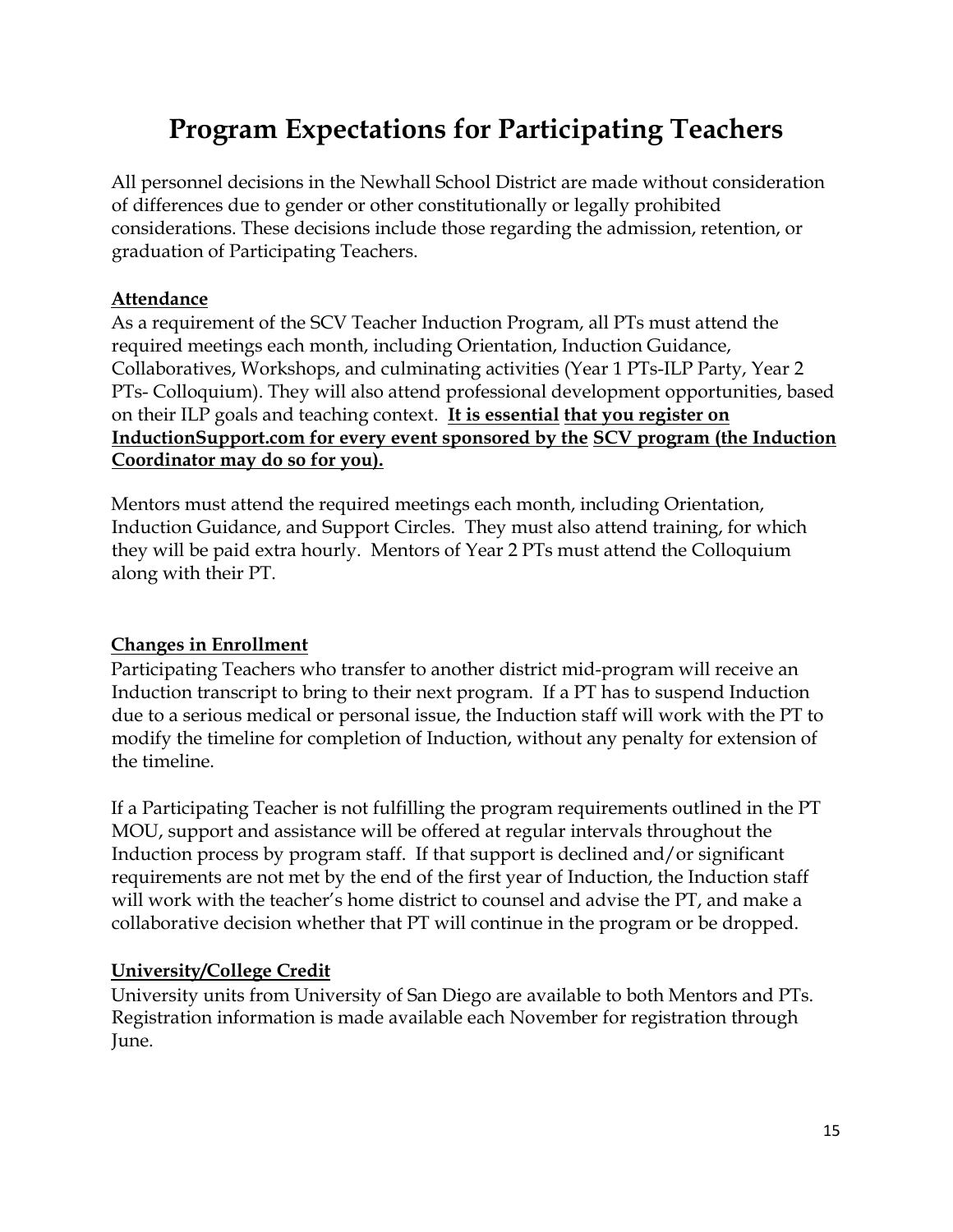# **Path to Recommendation for the Clear Credential**

- 1. Determination is made by the contents of the Participating Teacher's ILP and Induction completion.
- 2. The Induction Coordinator and Leadership Team examines the ILP and completion of Induction.
- 3. Program leadership reviews online Milestone completion at regular intervals, noting progress toward Induction completion and gives formative feedback as needed.
- 4. At the end of Year Two of Induction, the Induction Coordinator reviews the ILP and signs Documentation Completion forms, making copies for the Induction file (housed in the Induction office).
- 5. All Year Two and ECO Participating Teachers will participate in the Colloquium and exit interview, sharing evidence of professional growth with a panel of Induction Leadership and stakeholders.
- 6. The Newhall School District Credential Analyst applies online to the *California Commission on Teaching Credentials (CTC)*. The Commission then contacts the Participating Teacher with on-line verification and payment information.
- 7. The Induction Coordinator notifies the Human Resources departments of partnering districts of credential completion.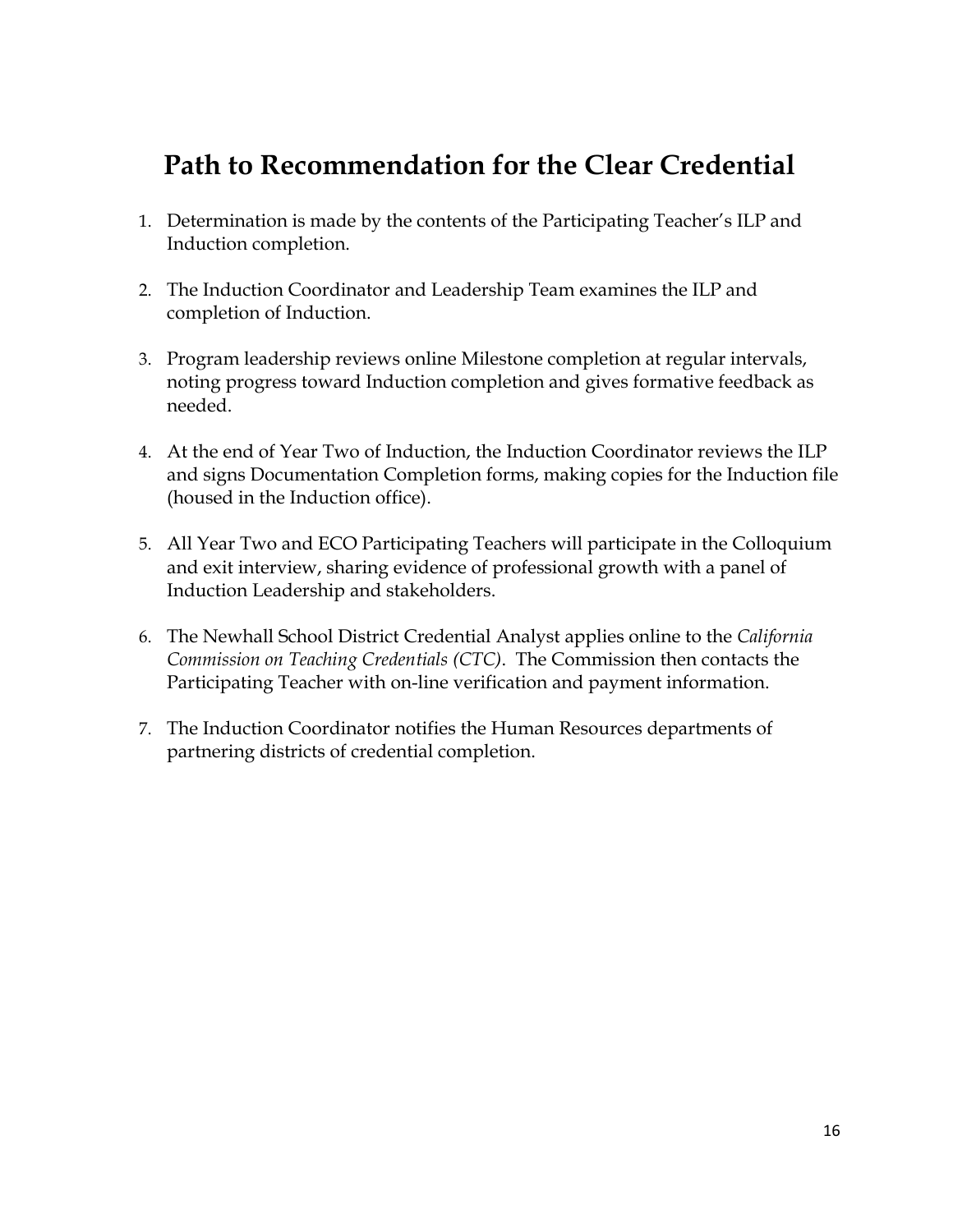# **Early Completion Option (ECO)**

Senate Bill 57 allows an Induction Program Early Completion Option (ECO) for exceptional teachers with **at least two years of experience as teacher of record**. The Santa Clarita Valley Consortium Teacher Induction program may recommend Participating Teachers for this option if they meet the eligibility requirements.

Once approved for the ECO Induction Program, participating teachers are expected to demonstrate proficiency and the highest level of professionalism when completing all required elements. Any candidate failing to do so will be restored to the full two-year Induction Program, and will need to meet all Induction requirements, following the standard timeline of completion.

The SB 57 Early Completion Option (ECO) application process consists of three documents:

- (1) Application
- (2) Copies of two previous Site Administrator evaluations
- (3) Site Administrator recommendation letter
- (4) Observation by SCV Induction staff

Please submit the completed documents to Marguerite Armstrong, Induction Coordinator by October 1st. If the application is approved, ECO candidates will sign the MOU detailing the responsibilities and requirements for early completion.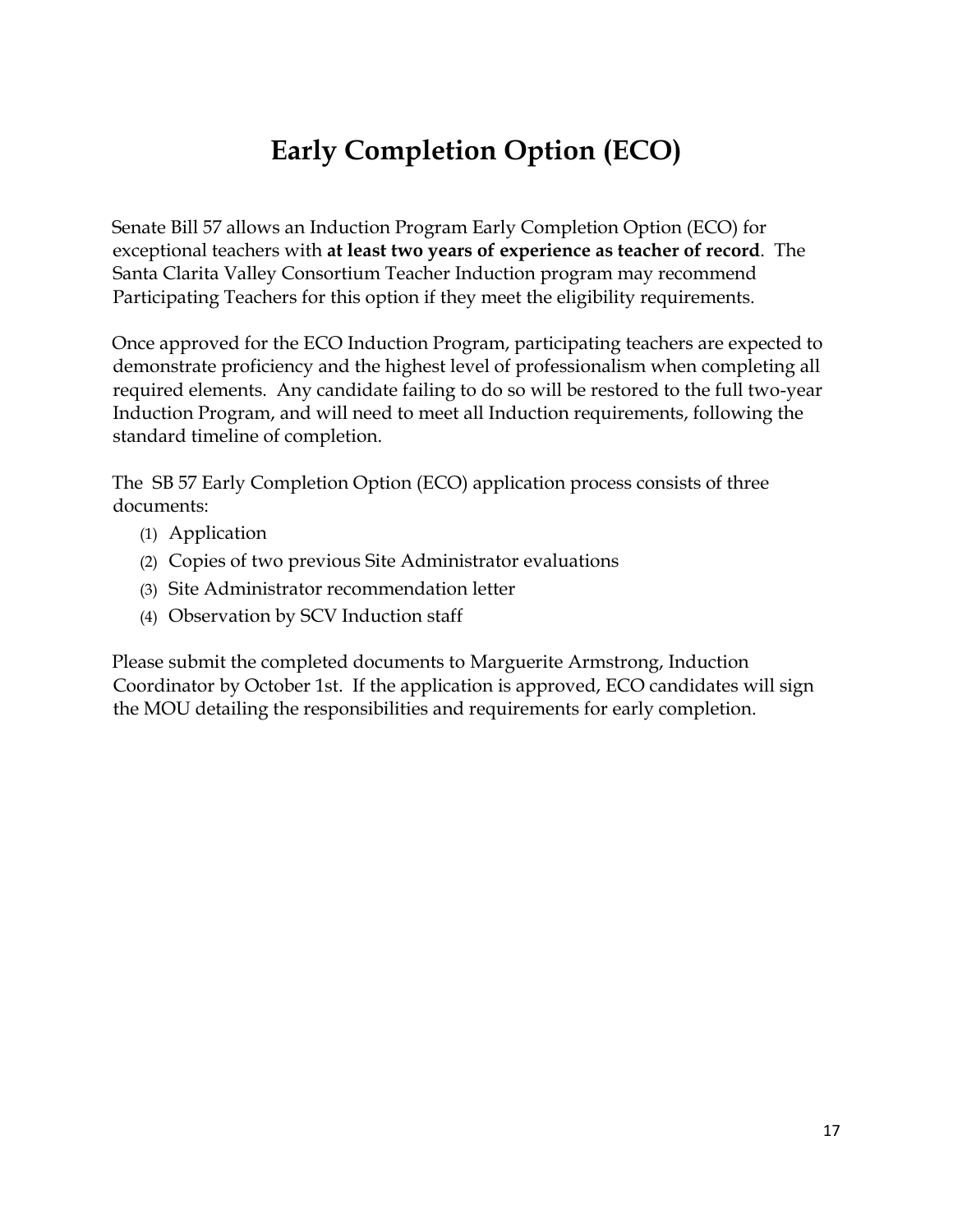# **Registering on** *InductionSupport.com*

*InductionSupport.com* is the Santa Clarita Valley Consortium's website where you will find the latest news and updates, PT online event registrations, assessments, resources and Mentor logs. InductionSupport.com should be checked **weekly.**

## **Registration for Year One Participating Teachers and Mentors:**

(You **Do Not** need to create a new profile if you have previously registered on InductionSupport.com)

1. Log on to *www.InductionSupport.com/register/8298a4.cfm* to access the Santa Clarita Valley Consortium website. Complete each field and select the "Sign Up" button to complete registration. You are now ready to log onto *InductionSupport.com* on a weekly basis!

## **Registration for Year Two Participating Teachers and Mentors:**

1. Continuing Participating Teachers **do not** need to reregister with *InductionSupport.com*.

### **If you have previously registered for InductionSupport.com with this program or another**

### **Induction program and are unable to access your account, please contact the Induction Coordinator to receive assistance.**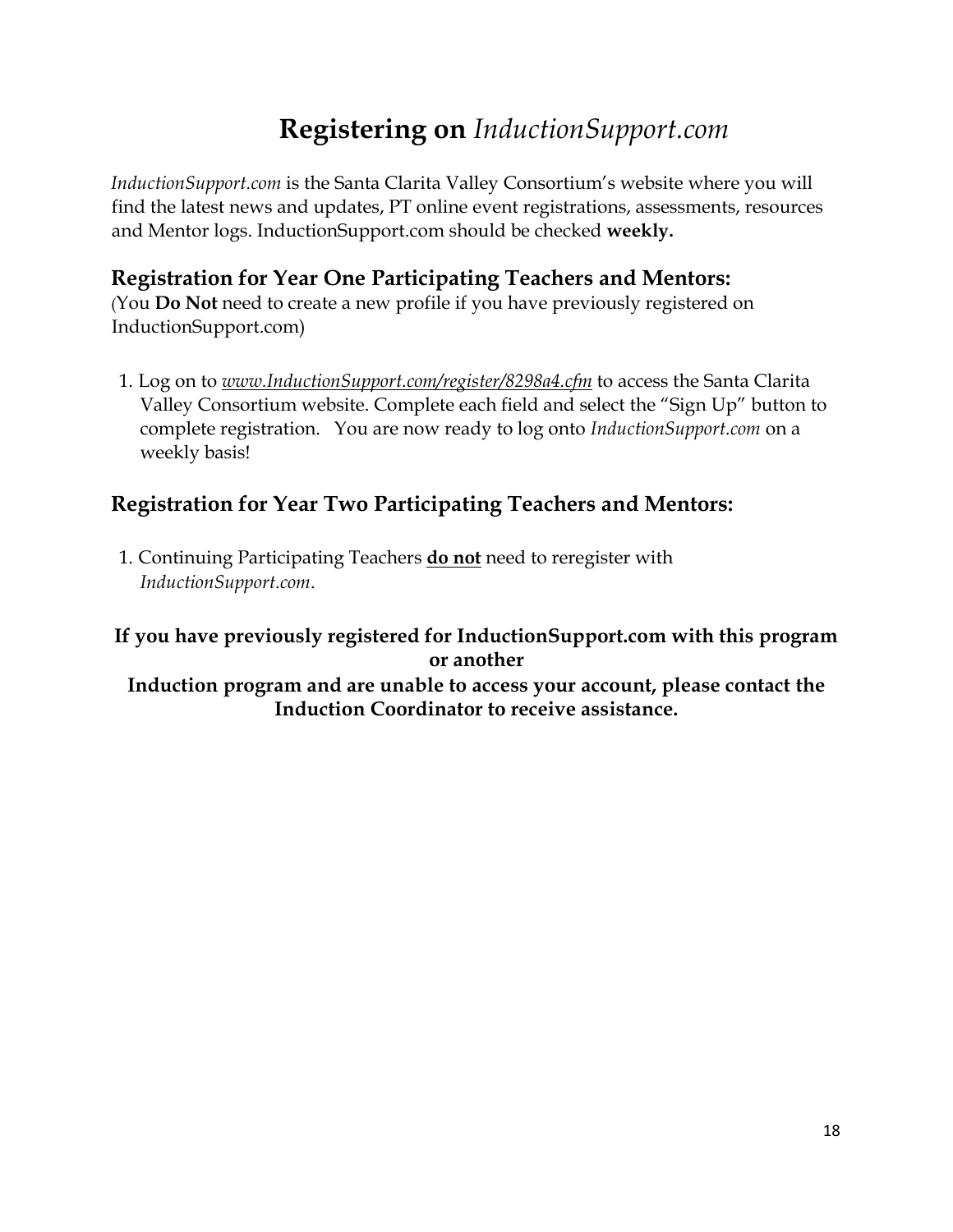# **Professional Development Registration on**  *InductionSupport.com*

Participating Teachers and Mentors **must** register in advance on *InductionSupport.com* for all Orientations, Induction Guidance, Collaboratives, Support Circles, or other Induction events they are attending.

If for any reason Participating Teachers or Mentors cannot attend and have previously registered, they should email or phone to cancel as soon as possible prior to the event.

### **To Register:**

- 1. Log on to [www.InductionSupport.com](http://www.btsasupport.com/) [2](http://www.btsasupport.com/). Click on the "Events" tab.
- 3. Click on "Registration" and follow directions.

### **Canceling Registration:**

- 1. Log on to [www.Inductionsupport.com](http://www.inductionsupport.com/)
- 2. Click on the "Calendars" tab.
- 3. Click on the desired month and event.
- 4. Hit cancel button.

### **To cancel in the 48 hours prior to an event:**

Contact the Induction Coordinator at (661) 291-4000 ext. 106 (M, W, alt. F) or email Marguerite Armstrong at [marmstrong@newhallsd.com](mailto:marmstrong@newhallsd.com)

There will be times when the Induction Coordinator will register you for events. It is your responsibility to notify the Coordinator to cancel if you are unable to attend. You will be expected to make up any missed meetings to the best of your ability.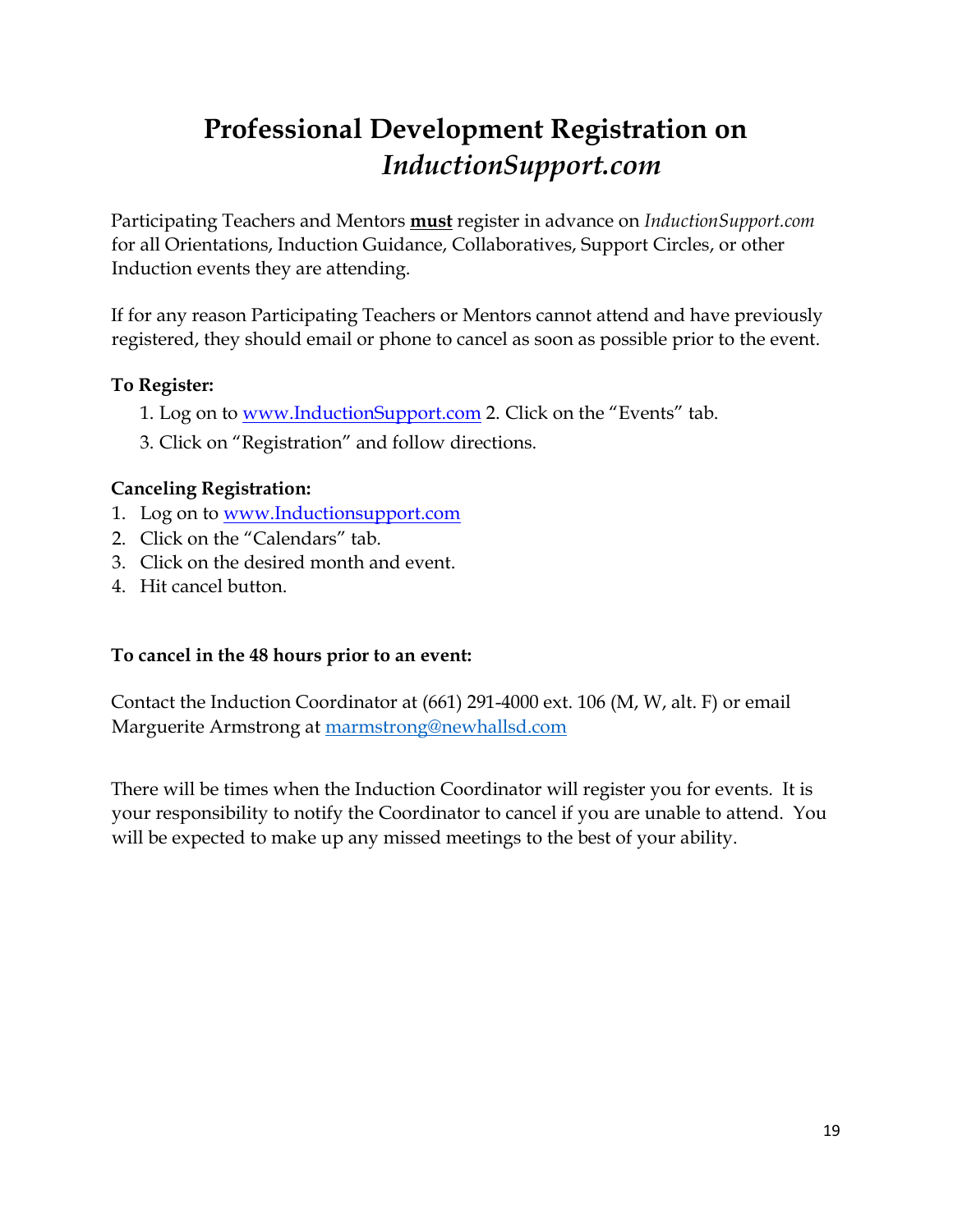# **Mentor Log Instructions**

After meeting each week, Mentors and Participating Teachers must complete on-line logs to verify collaborative time. Working through Induction, classroom information, site issues, and classroom observations are appropriate uses of time. **A minimum average of 1 hour per week must be verified.** 

Each week Mentors will:

- 1. Log onto [http://www.InductionSupport.com](http://www.btsasupport.com/) [a](http://www.btsasupport.com/)nd click the tab My Candidates.
- 2. Select the name of the Participating Teacher(s) from a list of teachers. One log per PT must be completed.
- 3. Use the drop down menu to select the meeting date and duration time of the meeting, then check the type of meeting or training.
- 4. Write a brief summary of what you worked on or discussed during that meeting in the "What's working" box. Also include the current ILP focus, mentor's and candidate's next steps and your next meeting date.
- 5. Click Submit.
- 6. Participating Teachers then receive notices on their homepages when they log onto *InductionSupport.com*. They are informed that there are *Mentor Logs* available for review and verification. *The logs are not officially recognized without this verification*. No changes can be made to the logs after this point.
- 7. Mentor Logs are reviewed monthly by Induction leadership.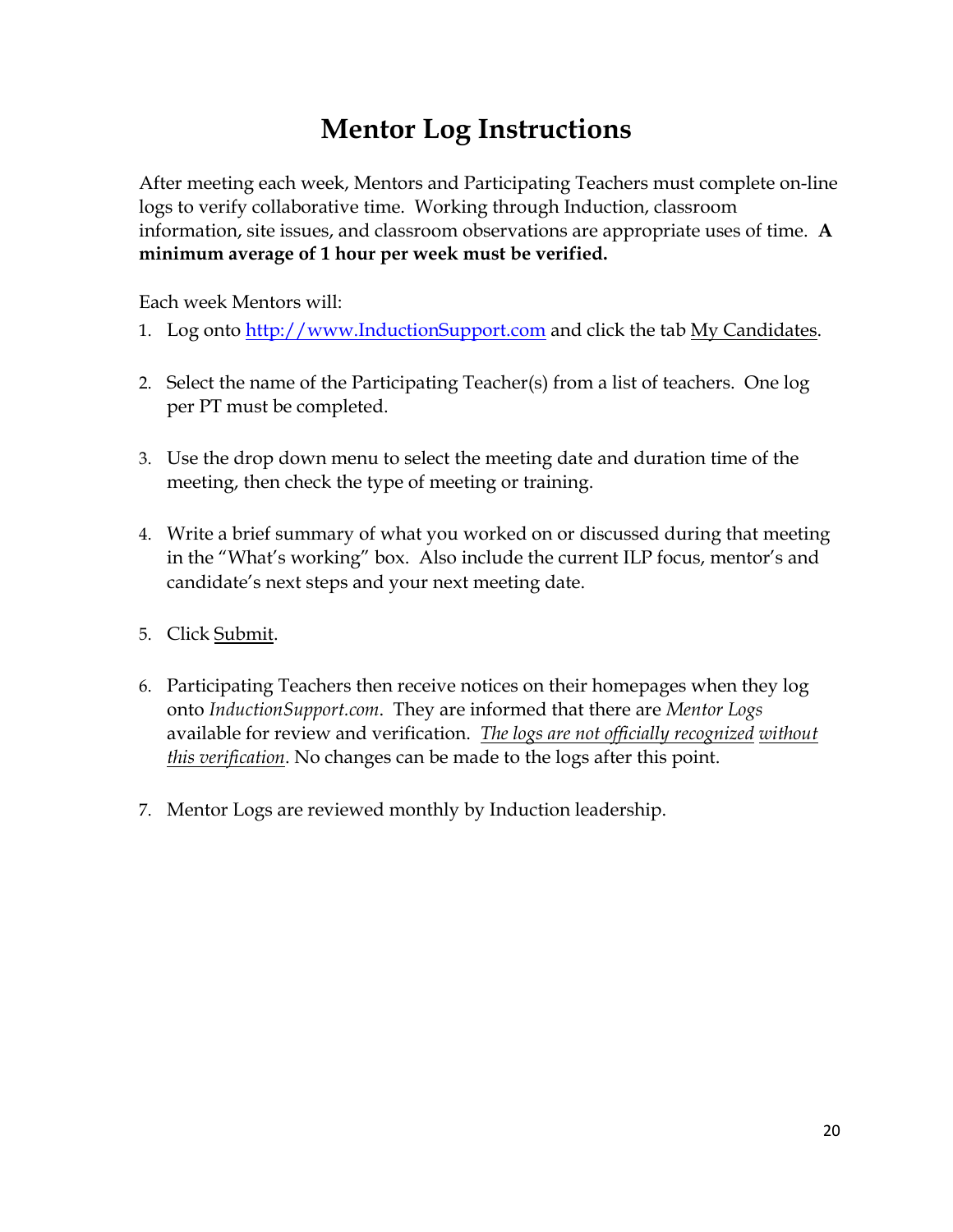# **Troubleshooting**

### **Problems registering on** *InductionSupport.com***?**

- 1. Double-check your e-mail address (especially if you're using your school e-mail address).
- 2. Also check the version number of the browser you're using. (This can be done by pulling down the HELP menu, and then selecting ABOUT <br/>browser name>.) Version 4 or higher of Microsoft Internet Explorer should be fine, as should Version 5 or higher of Netscape. If you're using a different browser and you are encountering problems, please send an e-mail to *www.support@InductionSupport.com* and tell the webmaster what browser and version you're using.
- 3. Check to make sure you have filled in ALL fields.
- 4. If you're still having problems, please send an e-mail to *www.support@InductionSupport.com*, fully describing the problem. Include any error messages (if applicable) and what you were doing at the time the problem occurred.

### **Problems logging in (Username/Password)?**

Contact your Induction Coordinator at (661) 291-4000 ext. 106 (M, W alt. F) or email:

[marmstrong@newhallsd.com](mailto:marmstrong@newhallsd.com) *DO NOT register again.*

### **Problems registering for an event?**

1. Does the registration button appear? If the Registration Closed button appears, and you still need to register, contact the Induction Program Office. **Registration closes two calendar days prior to the event.**

### **Any other problems?**

Contact the Induction Coordinator. Please describe the problem in detail. The more we know about what you were doing when the incident happened, the faster we'll be able to fix the problem. If you receive an error message, cut and paste the entire error message in your email to the Induction Coordinator.